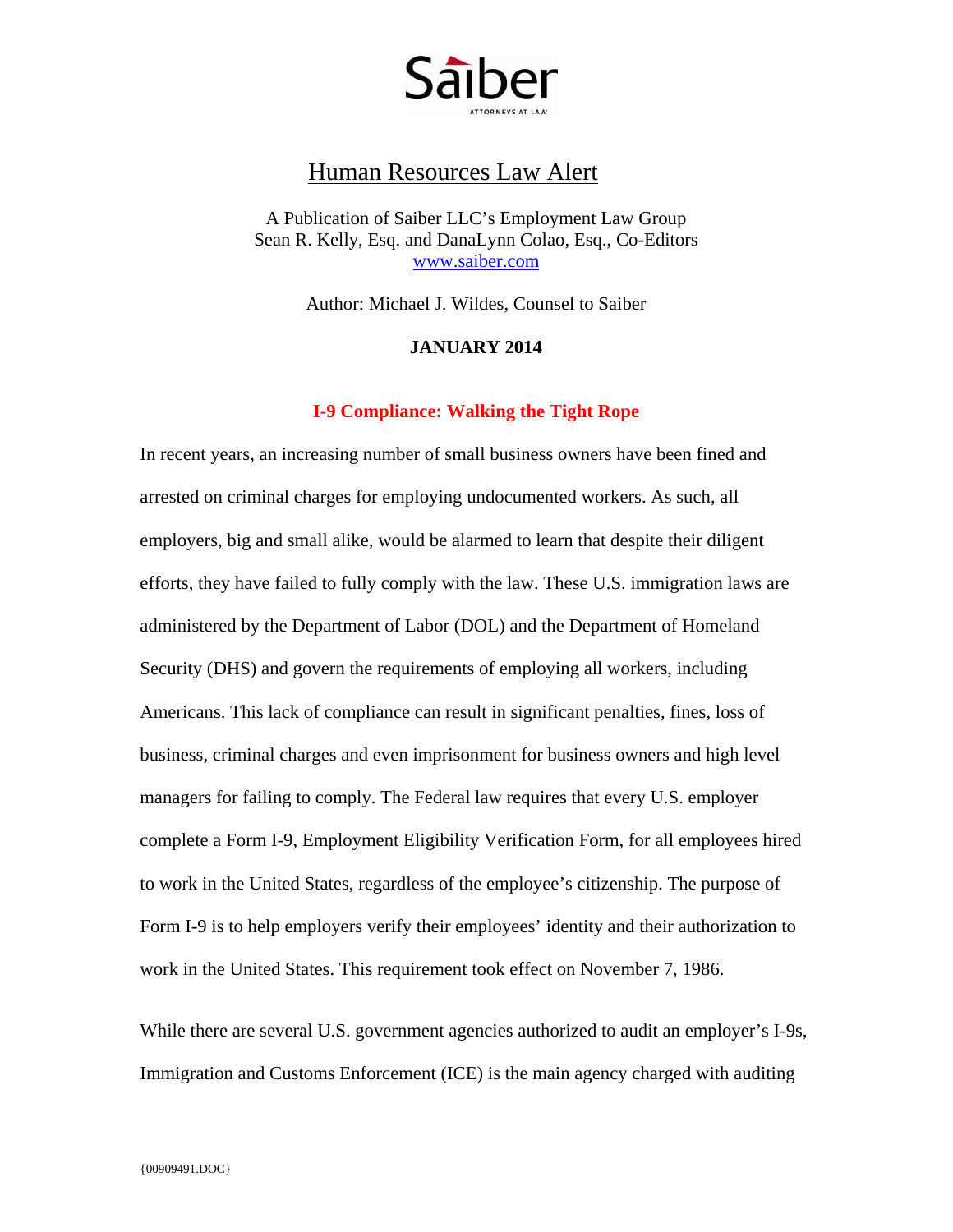the I-9s of employers to enforce employment eligibility laws. During an I-9 audit, a team of highly skilled forensic auditors will inspect the Form I-9 documentation to identify areas of concern that may lead to potential criminal prosecution of the employer and to search for technical or substantive employer paperwork violations. If violations are found, the employer will be penalized. In determining the amount of any penalty assessed as a result of non-compliance, ICE uses a five prong test to mitigate the fines: (1) the size of the business of the employer being charged; (2) the good faith efforts of the employer to comply; (3) the seriousness of the violations; (4) whether the violation involved employing unauthorized workers; and (5) the history of the business' previous violations.

It is not difficult or time-consuming to complete Form I-9. The key to compliance is properly filling out and maintaining the Form. The I-9 is divided into three specific sections and can be completed any time after an offer of employment is made and accepted. Regardless, the I-9 must be completed within 3 days of the employee's start date. It is the employee's responsibility to correctly and legibly fill out the information in Section One of the Form I-9. By doing so, the employee provides, among other items, his/her name, address, date of birth, and if not a U.S. citizen, attests to his/her employment eligibility authorization.

In the next step, within three days of hire, the new employee must provide the employer with an original document or set of documents evidencing identity and work eligibility. The documents which are acceptable are laid out on a three-column list supplement to Form I-9. List A documents provide proof of identity and employment authorization, most popularly provided under this column is a U.S. passport. If a List A document is not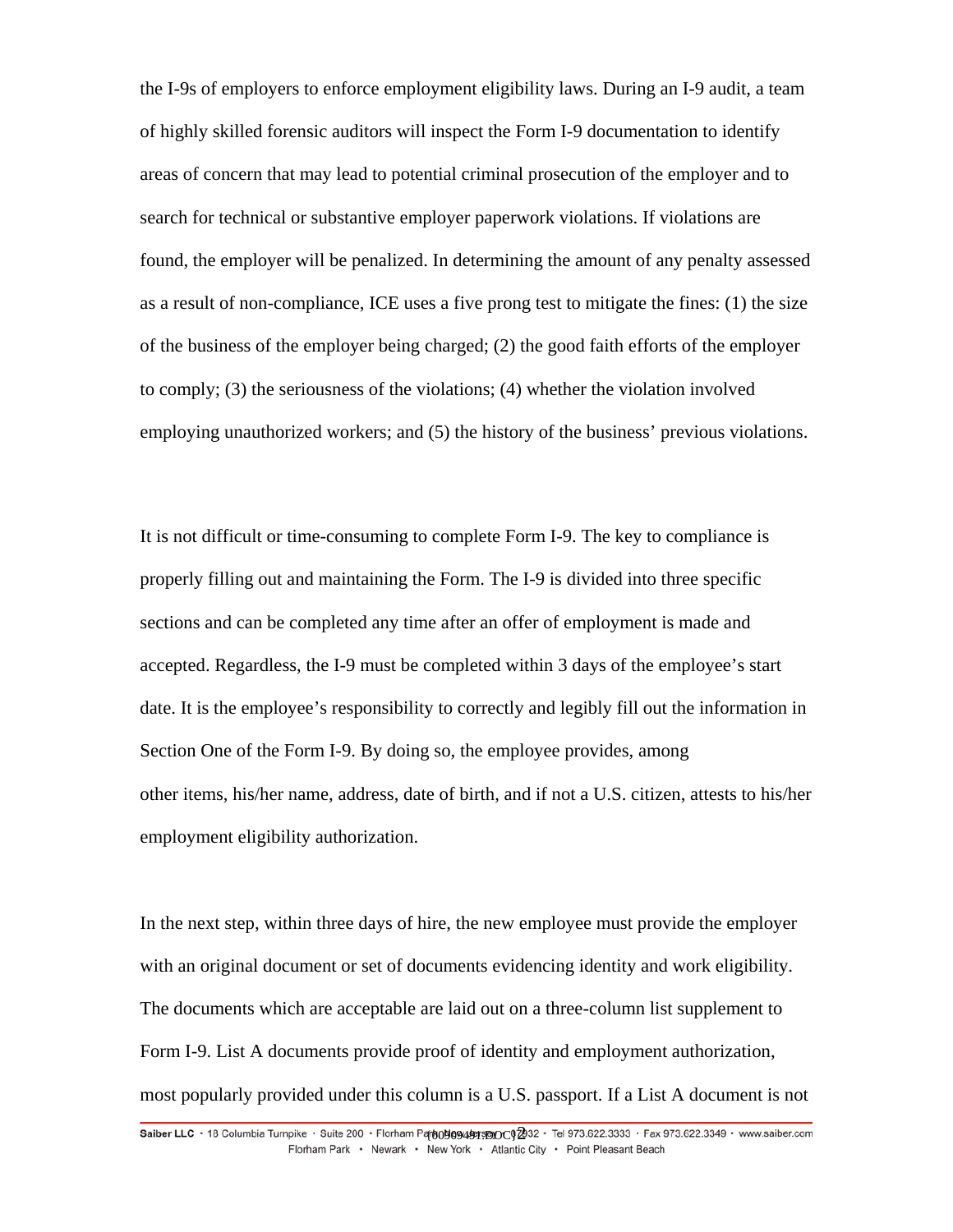provided, then, a combination of List B (identity only) and List C (employment eligibility only) documents such as a drivers license (B document) and social security card (C document) can be used to establish the requisite proof for these columns. An employer may never suggest which documents an employee should provide to complete Form I-9 as such suggestions can trigger a discrimination lawsuit.

The employer is required to thoroughly review the document(s) provided by the employee to make sure that they do not appear to be fraudulent. (The employer is held to a "reasonable man standard" when examining the documents.) Once the documents have been accepted by the employer as relating to the individual, the employer then records the employee's identity and employment eligibility information on specific lines in Section Two of Form I-9. In addition, the employer must complete additional fields in this Section and provide the date of hire, the complete name and address of the employer, as well as the name and title of the HR person tasked with Form I-9 completion. By completing this section, the employer attests that it has verified the identity and employment eligibility of the newly hired individual. Section Three only needs to be completed when the employee presented a time-limited work authorization document or when rehiring an individual whose prior I-9 was completed within the past three years and where there was no change in that employee's work authorization status.

It is a regulatory obligation for employers to retain the employee's Form I-9 throughout the lifetime of the employment. Once an employee has been terminated, regardless of the reason, the employer must retain the form for three years from the date of hire or one year after the employee's last day of work, whichever is later. We have found it a good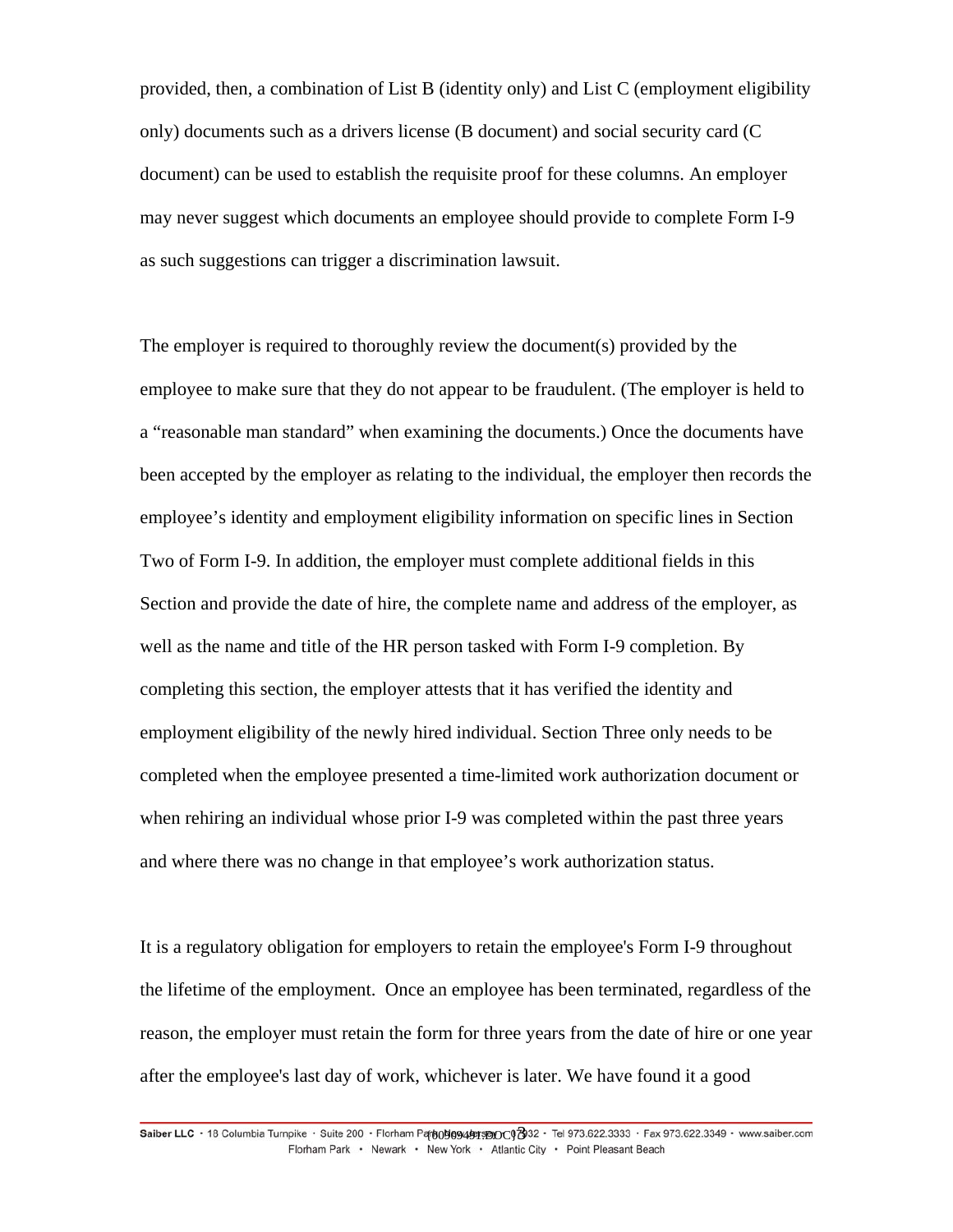business practice to keep the I-9s of current employees in alphabetical order in one binder and those of terminated employees alphabetically in another.

Despite Form I-9's simplicity, paperwork errors are regularly made, causing liability for many small business owners. The errors may be divided into two categories: technical (minor) and substantive (major). In the event of an audit, the employer will be given a ten-day grace period to correct technical errors only. For this reason alone, it is a good idea for employers to be proactive and schedule a yearly in-house audit or retain a law firm with expertise in this area to evaluate the condition of the Forms. For some employers, technical errors do not create significant liability and can be justified as just another cost of doing business, while for others, substantive violations most certainly are of tremendous concern. The penalties associated with pure paperwork violations can range from \$110 to \$1,110 *per violation,* while hiring or continuing to employ a person who is unauthorized to work in the U.S. can range from \$375 to \$3,200 for each undocumented worker.

Fines often amount to many thousands of dollars. It is easy to understand how quickly fines can add up when an employer unintentionally keeps poor I-9 records and how accuracy, therefore, is extremely important in order to remain compliant with the Form I-9 requirement. Based on the above, it is recommended that all business owners pay close attention to the proper execution of I-9s to ensure that the employer is legally protected and in compliance with the ever-changing U.S. immigration laws. Failure to comply with the I-9 rules can result in significant penalties, loss of business, criminal charges, and even imprisonment. Our firm has a dedicated Form I-9 team that has reviewed the I-9s of mom and pop businesses as well as Fortune 500 companies. We have yet to see a fully